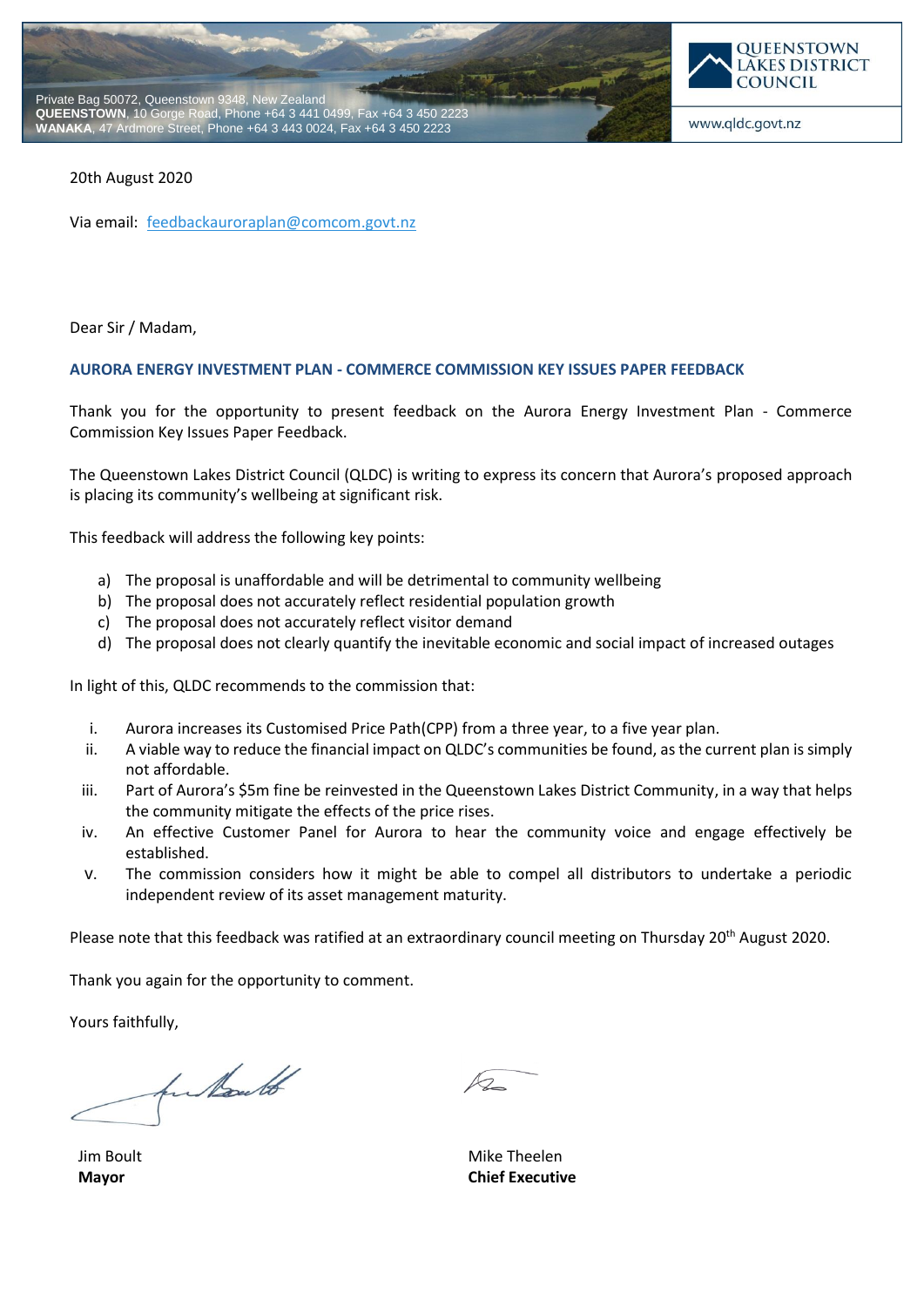## **Introduction**

Queenstown Lakes District has historically been an area of high growth, with resident numbers growing at a higher rate when compared to other areas in New Zealand. It has also been a district that has consistently seen lower than average wages than the rest of the country, and higher than average land and house prices. Having taken the likely impact of COVID 19 into account in its projections, this situation remains unchanged beyond the next three years.

Queenstown Lakes District requires an investment plan from Aurora that will take into account high living costs, low wages and higher than average growth and visitor numbers.

This feedback addresses a number of key concerns that the Queenstown Lakes District Council has with the proposal provided. These will be addressed in turn and followed with a series of recommendations for the Commission.

#### **1.0 The proposal is unaffordable and will be detrimental to community wellbeing**

- 1.1 The Council finds itself caught between trying to advocate for the community's need for a safe, reliable and future-facing power supply, whilst also trying to avoid further economic hardship. An extraordinary projected increase of 48-66% in monthly distribution charges for residential customers is unaffordable and untenable. Notwithstanding this dilemma, the Council is committed to advocating for a strong, resilient and future-focussed investment plan that places the district and region on a sound future footing, as a first goal. How that gets equitably paid for is the second.
- 1.2 QLDC's 2019 Quality of Life Survey demonstrated that 15% of the community were either unable to heat their homes or only able to do so some of the time. Of those respondents, 70% cited affordability of heating as a reason for inability to heat homes.<sup>1</sup> Projected increases will severely impact Aurora's projected revenue as more members of our community are forced to occupy cold, dark homes.
- 1.3 QLDC is deeply concerned about the impost that major increases deliver to significant parts of the community. Prior to COVID-19, the average salary in the district in 2019 was 12% below the national average<sup>2</sup>. Post COVID-19, many are grappling with extreme financial hardship, ongoing uncertainty and greatly reduced fixed income. With a projection of 18.5% unemployment (more than double the national average)<sup>3</sup>, the impact on economic, social, cultural and social wellbeing will be exponential<sup>4</sup>.

## **2.0 The proposal does not accurately reflect residential population growth**

2.1 Despite COVID-19, QLDC's population projections continue to show that the district will continue to be one of the fastest-growing districts in the country. As such, QLDC expects the Commerce Commission to require Aurora to invest in a future-facing network that transcends a short term safety reset.

-

<sup>1</sup> Queenstown Lakes District Council, *Quality of Life Report 2019,* 2019, p.15. [https://www.qldc.govt.nz/media/yugjny3u/quality-of-life](https://www.qldc.govt.nz/media/yugjny3u/quality-of-life-report-2019-final-report.pdf)[report-2019-final-report.pdf](https://www.qldc.govt.nz/media/yugjny3u/quality-of-life-report-2019-final-report.pdf)

<sup>2</sup> Infometrics, *Queenstown-Lakes District Economic Profile,* [https://ecoprofile.infometrics.co.nz/queenstown](https://ecoprofile.infometrics.co.nz/queenstown-lakes%2Bdistrict/StandardOfLiving/Earnings)[lakes%2Bdistrict/StandardOfLiving/Earnings](https://ecoprofile.infometrics.co.nz/queenstown-lakes%2Bdistrict/StandardOfLiving/Earnings)

<sup>&</sup>lt;sup>3</sup> Infometrics, *Economic Impacts of COVID-19 on the Queenstown-Lakes Economy – Early Estimates, May 2020, p.6.* <https://www.qldc.govt.nz/recovery/data-reports>

<sup>4</sup> Infometrics has projected an 18.5% unemployment rate in the Queenstown Lakes District by March 2021, in comparison to a forecast national rate of 9.0%.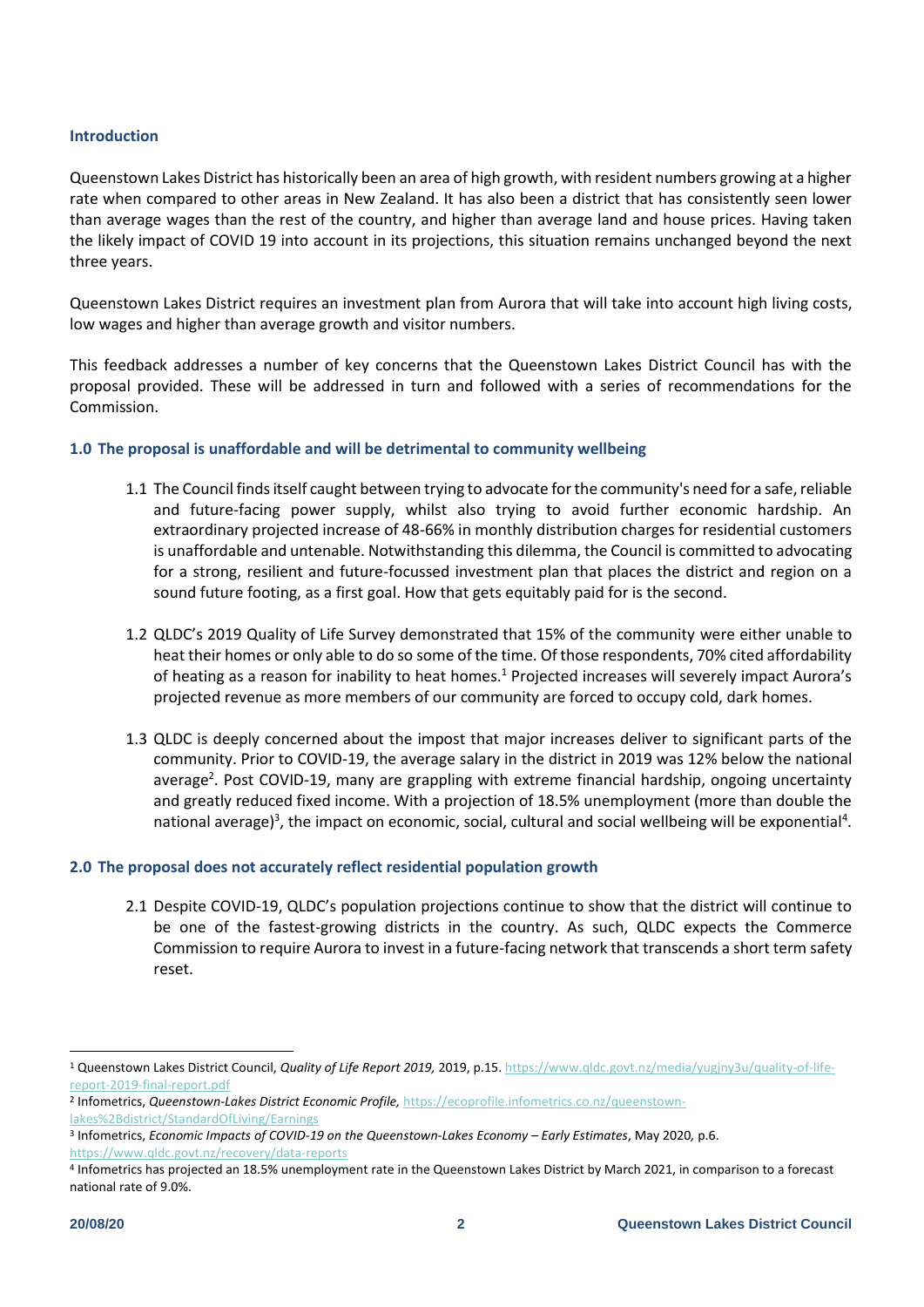2.2 QLDC would ask the Commission to probe the efficacy of a plan that is playing catch up, effectively taking the community to ground zero as opposed to a right-sized, future-facing investment plan that aligns with anticipated growth in the district. QLDC's draft population projections continue to predict nearly double the amount of residents (Fig.1) and visitors over thirty years. However this takes place over the medium to long term rather than, as previously modelled, having a high growth phase within the first 10 years.



## **3.0 The proposal does not accurately reflect visitor demand**

- 3.1 This Council, the communities, the government and essential utility providers cannot rely on what is projected to be a short-term challenge. Queenstown Lakes District, as experienced in the recent school holidays, will continue to be a destination of choice to the domestic market. Peak times will endure (note the electricity demand at peak during this period was on a par with 2019) and clearly both the resident population and visitors must be catered for.
- 3.2 Although the Trans-Tasman bubble is on hold, this will eventually significantly load and spread visitor numbers. As a growth council QLDC is in partnership with the government to deliver a Spatial Plan in 2020. QLDC can provide robust future growth projections that amply demonstrate that the existing approach is fundmentally inadequate.
- 3.3 QLDC would ask for scrutiny around the prioritisation of projects to ensure that challenges like the required electricity draw of ski fields in the peak winter months will be accommodated. Outages would have major implications on the reputation of the industry and the reputation of NZ Inc, especially once the Trans-Tasman bubble becomes a reality. Aurora should not be incentivised to invest in ways that leave the district forever on the brink of losing resilence; nor should it be allowed to create scenarios where future power-poverty hamstrings continued economic investment.QLDC urges the Commission to interrogate this issue further with regard to targeting the right assets.

-

<sup>5</sup> Queenstown Lakes District Council, *QLDC Demand Projections (draft),* 2020.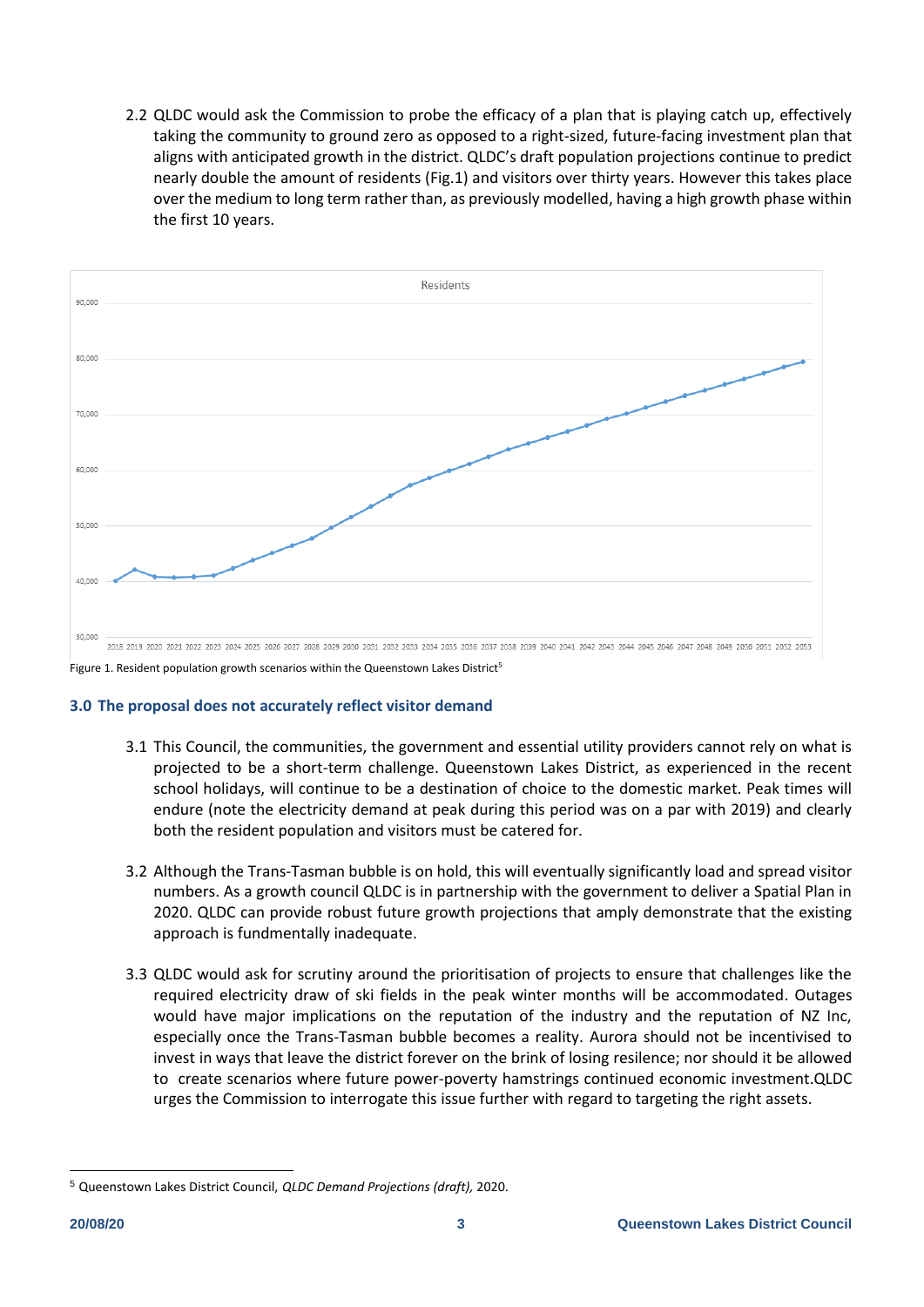## **4.0 The proposal does not clearly quantify the inevitable economic and social impact of increased outages**

- 4.1 QLDC believes Aurora should release additional detail about the vulnerability of customers to elevated unplanned outages over the coming years. At risk locations should be specified, along with the types and durations of outages over recent times so that customers can understand the true risk they are facing rather than average outage durations. For example, the recent outage in neighbouring Clyde left vulnerable residents dealing with minus 10 degree temperatures for an unacceptable period of time.
- 4.2 This is a scenario with unacceptable implications for Lake Hayes Estate and Shotover Country which have a current population of approximately 4,500 residents, (over 10% of residents of the district)<sup>6</sup>. These neighbouring communities are large-scale residential areas almost entirely reliant on electricity and gas for heating (noting that open fires are prohibited and gas fires often require electric ignition). References to projected average outages that will increase over the next two years should be an unacceptable bottom line to the company and the commission.
- 4.3 Furthermore, the business sector must be engaged by Aurora on the potential impact of outages on their operations. Some form of compensation framework needs to be agreed, particularly in the post COVID 19 environment where many are already facing severe challenges.

# **5.0 Recommendations for the Commerce Commission**

QLDC acknowledges that the Commission has limited powers, but notes that the primary issue is historic underinvestment in the district by Aurora's owner. As highlighted by the Commission's Issues Paper, customers have faced hardship through elevated outages over recent years, and now face steep price increases in the face of a major recession.

QLDC recommends that:

# 5.1 **Aurora increases its Customised Price Path(CPP) from a three year, to a five year plan.**

- 5.1.1 While it is understood that Aurora may be challenged by lack of data for years four and five, on balance QLDC seek a five-year CPP. There is a known 'true' investment cost that does not deliver a complete picture to our communities if the plan is confined to three years. The district's communities deserve to understand the price rises more fully.
- 5.1.2 The challenge will remain beyond years one to three. A longer range CPP gives certainty to any investment decisions e.g. insulation, efficiency or self-generation (solar). Given the relatively long payback on some of these investments, consumers need to be able to invest with confidence.

# 5.2 **A viable way to reduce the financial impact on our communities be found, as the current plan is simply not affordable.**

5.2.1 QLDC does not accept that the quid pro quo has been that its communities historically enjoyed 'lower than national average' line charges. No community would advocate for underinvestment leading to an unsafe network, unacceptable outages and resulting in a massive and untenable financial burden for future generations. However, this is what Auroroa and its parent company have delivered to the community under the guise of

-

<sup>&</sup>lt;sup>6</sup> Ibid. (In 2020 Shotover Country and Lake Hayes Estate have 4,548 residents. The total district population in 2020 stands at 40,903.)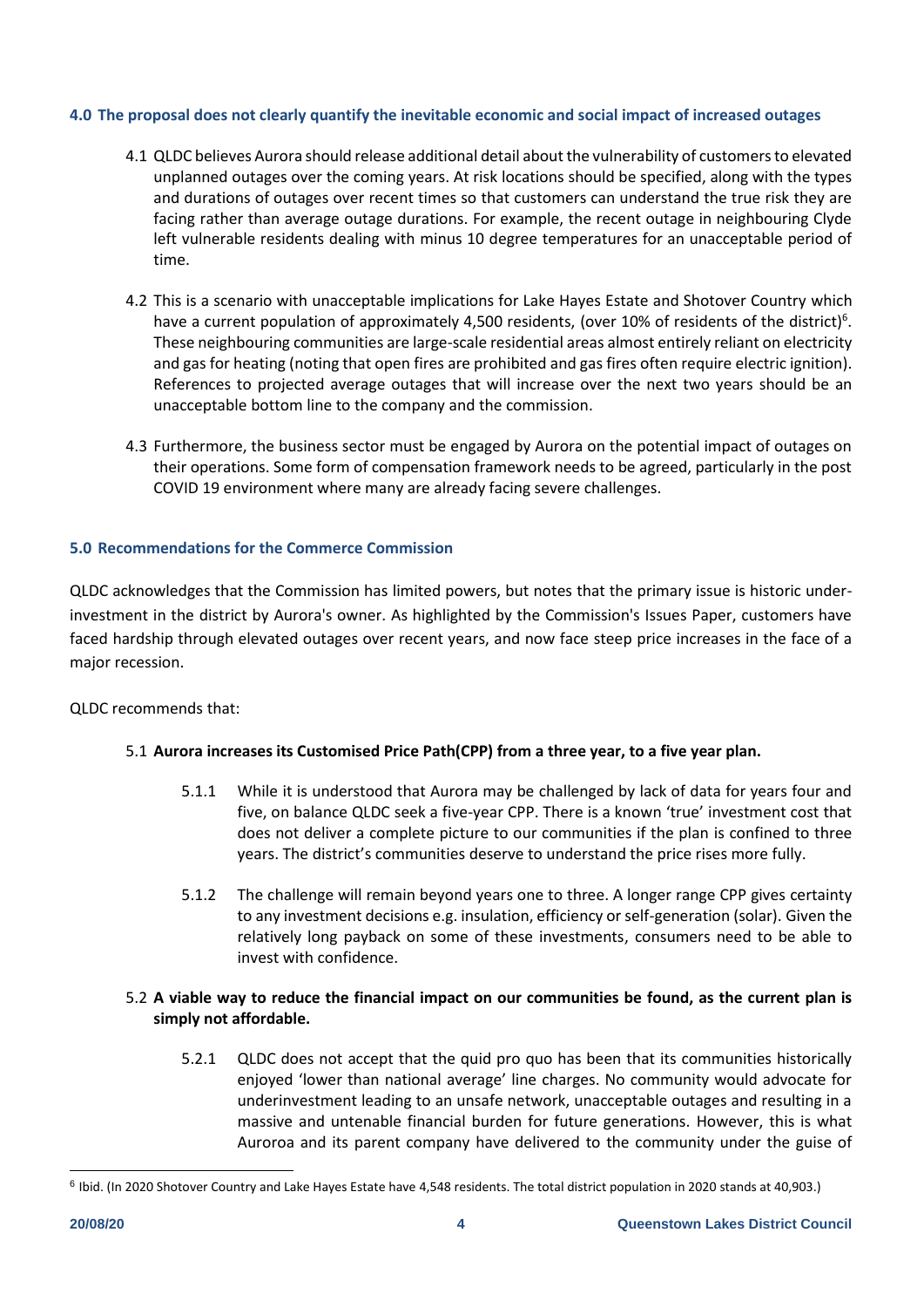cheaper lines charges. Similarly, the principles of timely asset management and investment fast outweigh the impact on household budgest of having to play catch up to 2020 prices alone.

- 5.2.2 The only tool within the Commerce Commission's remit is to try to smooth and mitigate the cost of the investment plan. QLDC's view on this is simply and bluntly expressed - the plan is not affordable. A way to reduce the impact on communities must be found.
- 5.2.3 QLDC supports any mechanism to this end, be it loan funding with additional interest costs (as suggested) or some form of government intervention. Alternatively, the tricky question around the profile of price rises needs to be answered. Due to COVID-19, deferring price rises by a year (in what is possibly going to be one of the toughest years in the community's history) is probably preferable, even if it means steeper price rises later. QLDC wishes to be clear that should there be a pathway for mitigation of costs to the community, QLDC would support this route, and would not support the simple deferral of the same high, unaffordable costs to the community.
- 5.2.4 The government has recently announced its direction for three waters reform and spreading costs across metropoltian and rural communities is a clear part of that agenda. The impact of the changes needed across Aurora's network are being borne disproportionately by smaller communities with older and more disparate networks.There should be some incentive for Aurora to spread these charges more equitably.
- 5.2.5 QLDC will also continue to pursue Aurora's owner to seek some form of cost offset. To fail to remediate a legacy of its own making is unacceptable.

# 5.3 **Part of Aurora's \$5m fine be reinvested in the Queenstown Lakes District Community, in a way that helps the community mitigate the effects of the price rises.**

5.3.1 QLDC reiterates that the \$5m Aurora fine should be re-invested in the communities affected by the increased charges . QLDC does not accept that it is appropriate for Aurora to influence or control how this fine should be applied. It would be a perverse outcome if the fine (intended to be punitive) was channelled directly toward the investment that Aurora had failed to undertake historically. Most appropriately, this money must be invested in ways that assist Aurora's customers mitigate the higher charges, e.g., through increasing assistance for insulation and other forms of energy efficiency. There is continued support from QLDC for some form of hardship fund to be governed independently of Aurora and its owner.

# 5.4 **An effective Customer Panel for Aurora to hear the community voice and engage effectively be established.**

- 5.4.1 . Aurora ran a proactive customer consultation process in the development of this proposal. However, its original intention of providing the Customer Panel with options for investment never materialised in any meaningful way (due to the constrained nature of what Aurora could realistically put forward as an investmnnent proposal).
- 5.4.2 Such a panel (perhaps with a revision of membership to act more in a governance or steering capacity) should not just be convened for the preparation of options for the CPP, but also to oversee its implementation. This is particularly important when it is going to cause customer hardship (economic and social). Had a panel representative from the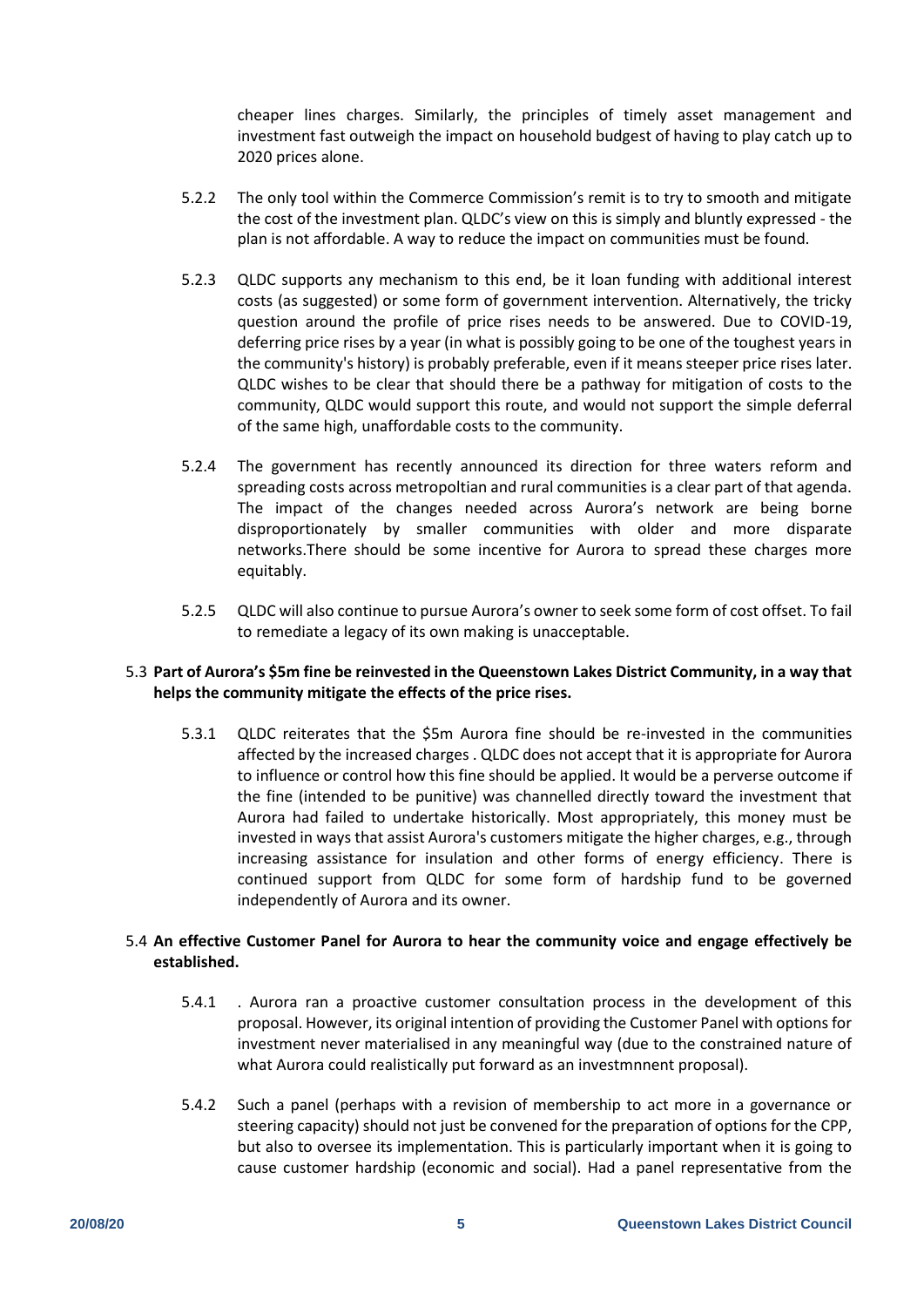communities been involved historically, this situation would not have arisen. QLDC seeks some form of assurance here that this position will not be repeated in future.

- 5.4.3 This might be the body to oversee some form or delivery accountability as you have outlined. Given the history and given the current situation, the community should be able to have visibility of some clear and accessible metrics for reporting outages and investment programme delivery. Other ideas that complement this solution include:
	- Some form of KPIs or indicators that are published quarterly in local publications customised for local consumption and overall programme context may be one suggestion.
	- Regular reporting to Local Authorities with a higher degree of detail would be another (at least six monthly).
	- Quarterly meetings with some form of steering panel, not only around performance in terms of delivery but performance in terms of future facing strategic master planning. Aurora must become more responsive to and better plan for projected growth. QLDC expects and seeks a partnership approach in this regard.
- 5.4.4 Aurora must engage very openly and transparently with communities and retailers on the likelihood and consequences of outages. This should include some proactive messaging around resilience, mitigation and alternative power sources.

# 5.5 **The commission considers how it might be able to compel all distributors to undertake a periodic independent review of its asset management maturity.**

5.5.1 QLDC is concerned that the fundamental issues that led to the present situation could be repeated in the future – either for Aurora or for other distribution customers. On the issue of under investment some form of regulatory oversight by the commission could be a preventative measure to ensure asset management is driving the correct outcomes rather than e.g., sweating assets at the discretion of a governing body. QLDC recommends that the commission considers how it might be able to compel distributors to undertake a periodic independent review of its asset management maturity, such as that that many councils (including our own) undertake. QLDC is of the view that only an independent review will materially reduce the risk of a repeat of the Aurora situation, as described by Deloitte's 2016 review.

# **6.0 Conclusion**

QLDC provided feedback to Aurora in January 2020 in relation to the Customised Price Path (CPP) application to the Commerce Commission. Much has changed in the months following this original feedback, however QLDC's position has not. Underinvestment over the last 25-30 years has led to a situation where unaffordable and inequitable solutions are being tabled to a community that has subsequently been disproportionately hit by the financial implications of the COVID-19 pandemic.

QLDC finds the potential situation of more than 10% of our district being without the ability to heat and light their homes for significant periods due to outages totally unacceptable. Council and communities need to be able to plan for these types of scenarios through greater data and transparency to mitigate the effects to home and businesses.

Despite the hardship that COVID-19 has brought to the district, this community will continue to grow.This means that a right-sized, future-facing investment plan is essential for communities to thrive and survive.